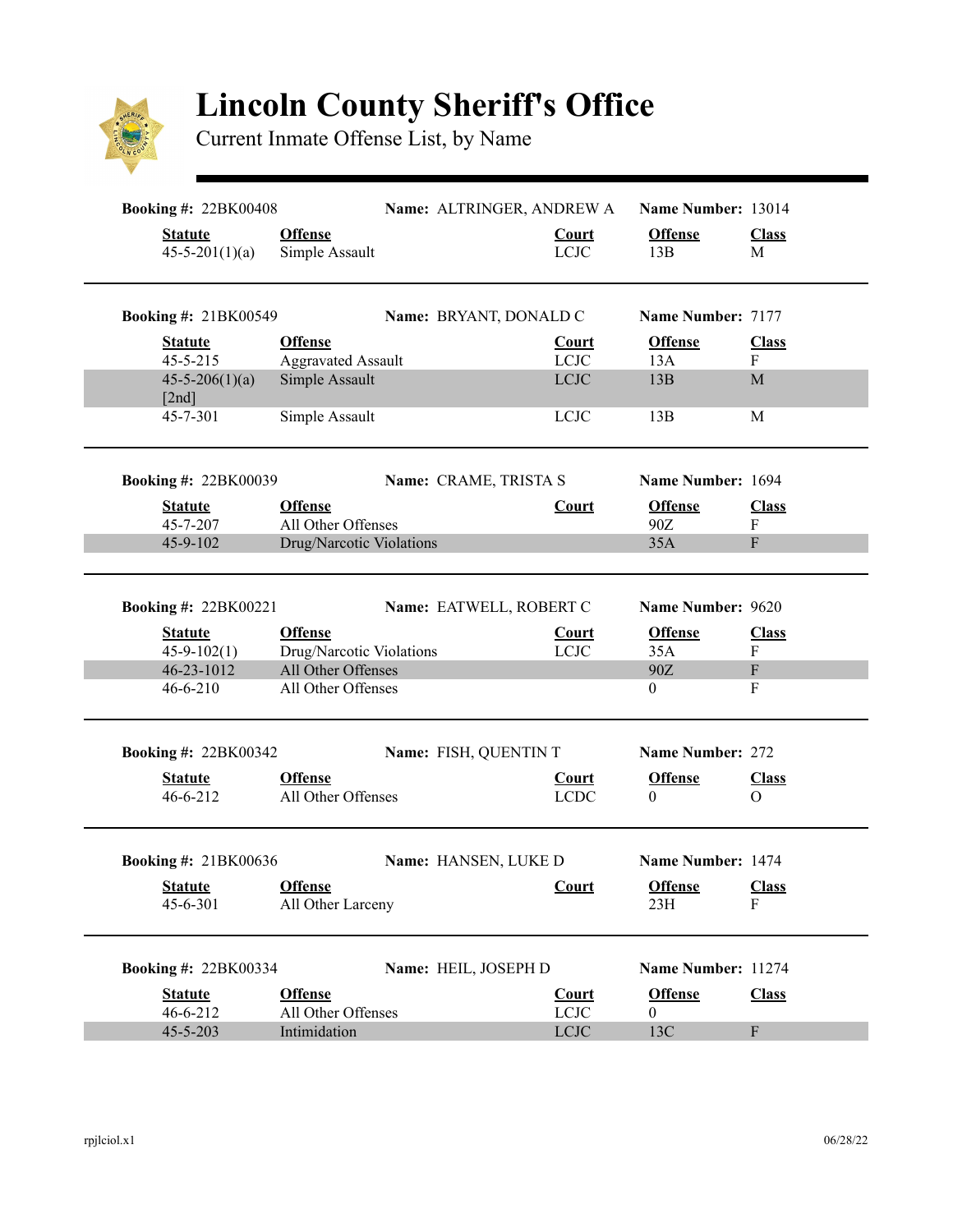| <b>Booking #: 22BK00295</b>                            |                                                       | Name: HOWARD, HERSHEL J  |                              | Name Number: 1669                               |                           |
|--------------------------------------------------------|-------------------------------------------------------|--------------------------|------------------------------|-------------------------------------------------|---------------------------|
| <b>Statute</b><br>$45 - 5 - 206(1)(a)$<br>$[2nd]-B$    | <b>Offense</b><br>Simple Assault                      |                          | <b>Court</b><br><b>LCJC</b>  | <b>Offense</b><br>13B                           | <b>Class</b><br>M         |
| 46-18-203                                              | All Other Offenses                                    |                          |                              | 90Z                                             | M                         |
| 46-23-1012                                             | All Other Offenses                                    |                          |                              | 90Z                                             | M                         |
| <b>Booking #: 22BK00399</b>                            |                                                       | Name: HOWELL, JASPER M   |                              | Name Number: 12947                              |                           |
| <b>Statute</b>                                         | <b>Offense</b>                                        |                          | <b>Court</b>                 | <b>Offense</b>                                  | <b>Class</b>              |
| $45 - 9 - 102(1)$                                      | Drug/Narcotic Violations                              |                          |                              | 35A                                             | $\boldsymbol{\mathrm{F}}$ |
| 46-23-1012                                             | All Other Offenses                                    |                          |                              | 90Z                                             | ${\bf F}$                 |
| 45-10-103                                              | Drug Equipment Violations                             |                          |                              | 35B                                             | M                         |
| <b>Booking #: 22BK00319</b>                            |                                                       |                          |                              | Name: JOHNSON, CHRISTOPHER J Name Number: 12293 |                           |
| <b>Statute</b><br>45-8-101(1) [1st] Disorderly Conduct | <b>Offense</b>                                        |                          | Court<br><b>LCJC</b>         | <b>Offense</b><br>90C                           | <b>Class</b>              |
| $45 - 5 - 206(1)(a)$<br>$[1st]-B$                      | Simple Assault                                        |                          | <b>LCC</b>                   | 13B                                             | $\mathbf M$               |
|                                                        |                                                       |                          |                              |                                                 |                           |
| <b>Booking #: 22BK00284</b>                            |                                                       | Name: MACY, ISAAC W      |                              | Name Number: 8706                               |                           |
| <b>Statute</b><br>$00-00-00$                           | <b>Offense</b><br>Not Classified                      |                          | <b>Court</b>                 | <b>Offense</b><br>N <sub>C</sub>                | <b>Class</b>              |
| <b>Booking #: 175</b>                                  |                                                       | Name: MOULTON, REBECCA D |                              | Name Number: 2426                               |                           |
| <b>Statute</b><br>$45 - 5 - 206(1)(a)$<br>$[2nd]-B$    | <b>Offense</b><br>Simple Assault                      |                          | <b>Court</b><br><b>LCJC</b>  | <b>Offense</b><br>13B                           | <b>Class</b><br>M         |
| 45-6-105(1)(a)-A Destruction/Damage/Vandalism o        |                                                       |                          | <b>LCJC</b>                  | 290                                             | M                         |
| 45-8-101(1) [1st] Disorderly Conduct                   |                                                       |                          | <b>LCJC</b>                  | 90C                                             | M                         |
| <b>Booking #: 22BK00287</b>                            |                                                       | Name: ORSBORN, TYR       |                              | Name Number: 706                                |                           |
|                                                        |                                                       |                          |                              |                                                 |                           |
| <b>Statute</b><br>$45 - 5 - 206(1)(a)$<br>$[1st]-B$    | <b>Offense</b><br>Simple Assault                      |                          | <b>Court</b><br><b>LCJC</b>  | <b>Offense</b><br>13B                           | <b>Class</b>              |
| $45 - 5 - 215(2)(a)$<br>[1st]<br>$45 - 9 - 102(1)$     | <b>Aggravated Assault</b><br>Drug/Narcotic Violations |                          | $_{\rm LClC}$<br><b>LCJC</b> | 13A<br>35A                                      |                           |